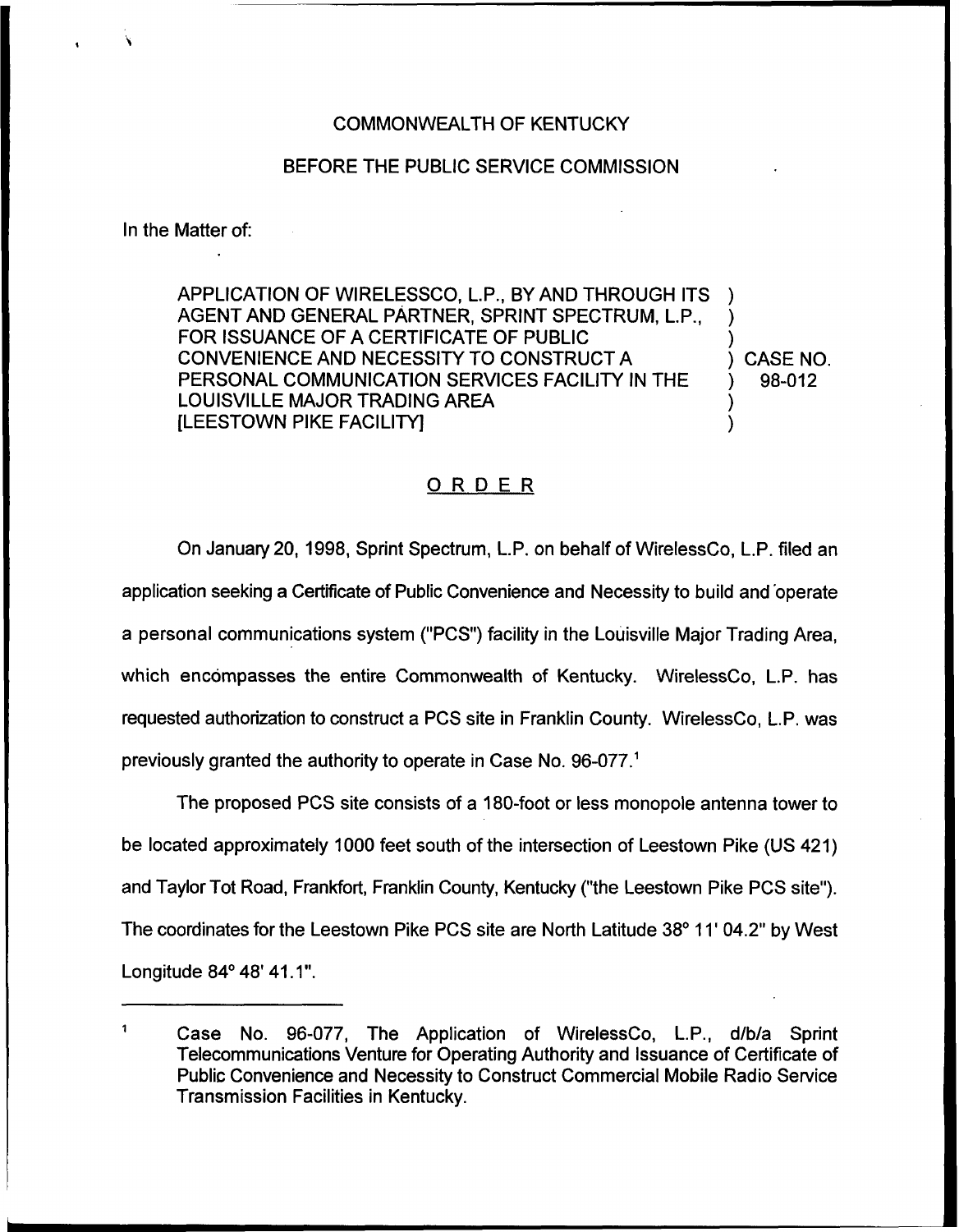WirelessCo, L.P. has provided information regarding the structure of the tower, safety measures, and antenna design criteria for the Leestown Pike PCS site. Based upon the application, the design of the tower and foundation conforms to applicable nationally recognized building standards, and the plans have been certified by a Registered Professional Engineer.

Pursuant to KRS 100.324(1), the Leestown Pike PCS site's construction is exempt from local zoning ordinances; however, WirelessCo, L.P. notified the Franklin County Planning Commission of the pending construction. WirelessCo, L.P. contracted with the Airspace Safety Analysis Corporation to determine if Federal Aviation Administration ("FAA") and Kentucky Airport Zoning Commission ("KAZC") approvals were necessary. They determined that FAA and KAZC approvals were not required at this location for towers under 200 feet.

WirelessCo, L.P. has verified that each person who owns property or who resides within 500 feet of the Leestown Pike PCS site has been notified of the pending construction. The notice solicited any comments and informed the property owners and residents of their right to intervene. In addition, notice was posted in a visible location on the proposed site for at least two weeks after WirelessCo, L.P.'s application was filed. To date, no intervention requests have been received.

Pursuant to KRS 2?8.280, the Commission is required to determine proper practices to be observed when it finds, upon complaint or on its own motion, that the facilities of any utility subject to its jurisdiction are unreasonable, unsafe, improper, or insufficient. To assist the Commission in its efforts to comply with this mandate, WirelessCo, L.P. should notify the Commission if it does not use this antenna tower to provide PCS radio tele-

 $-2-$